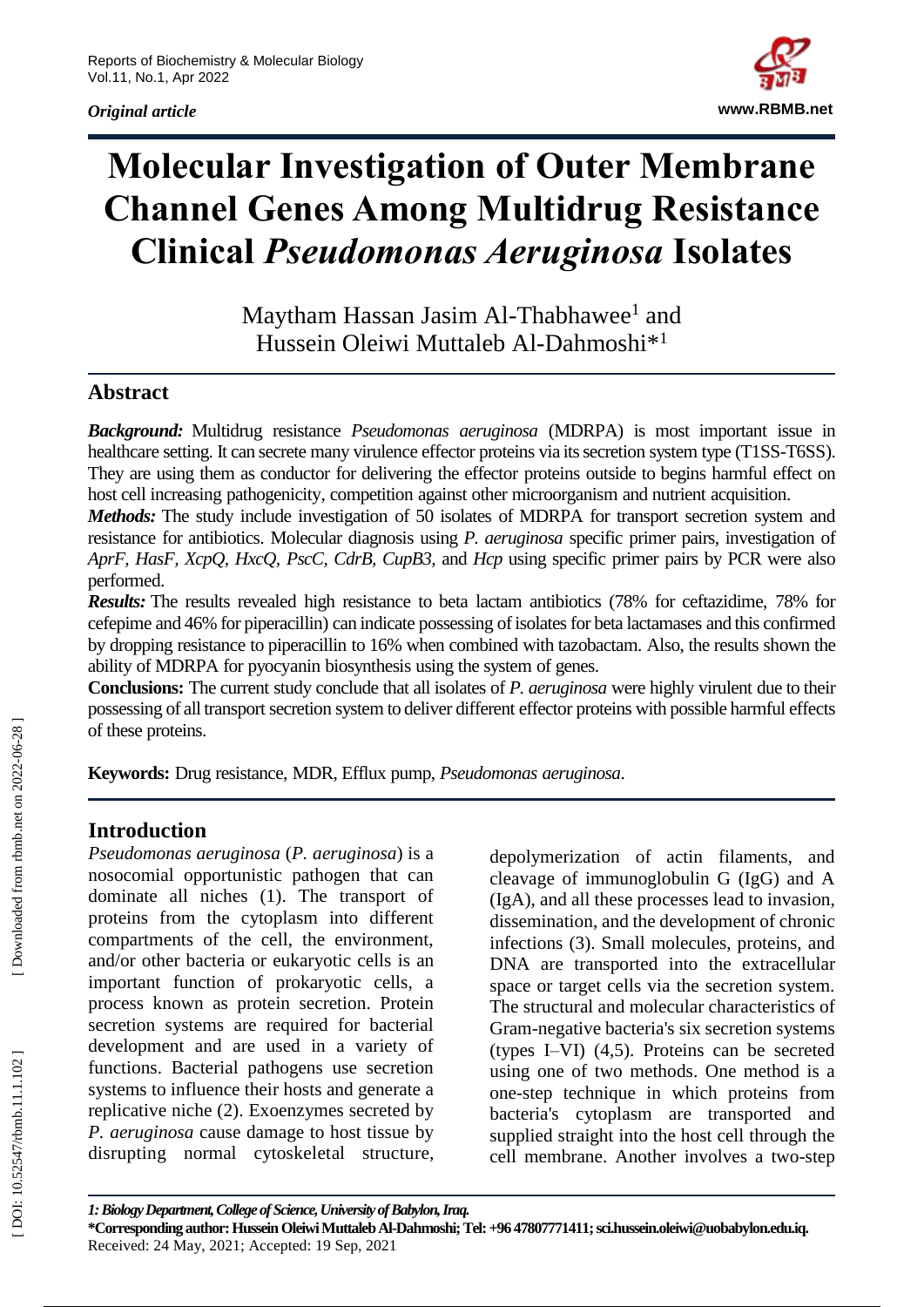process in which proteins are first carried out of the inner cell membrane, then into the periplasm, and finally into the host cell through the outer cell membrane (6).

*Pseudomonas aeruginosa* has many secretion systems. There are two types of T1SS in *p. aeruginosa*, T1SS -Apr and T1SS -Has (7,8). The secretion system of T1SS -Apr called AprDEF with outer membrane protein called AprF (PA1248) which act as outer channel for secretion system who exploit to secret important alkaline protease called AprA(PA1249) and AprX(PA1245). T1SS - Has secretion system called HasDEF with HasF (PA3404) as outer channel used to secret HasAp (PA3403) (a Heme acquisition Protein) (9,10). *P. aeruginosa* strain PAO1 possesses two complete and non -redundant T2SS, referred to as the Xcp and Hxc systems (11). Xcp T2SS plays an important role in bacterial virulence by its capacity to deliver a large panel of toxins and degradative enzymes into the surrounding environment (12). T2SS -Hxc secretion system called HxcP –HxcZ, with HxcQ (PA0685) as outer channel used to secret LapA (PA0688) (Low -molecular weight alkaline phosphatase) (13,14). The type III secretion system (T3SS) is a bacterial nanomachine that resembles a syringe on the bacterial surface. The T3SS 'needle' delivers translocon proteins into eukaryotic cell membranes, subsequently allowing injection of bacterial effectors into the cytosol (15). T3SS - PscC (PA1716) as outer channel secretion system, used to secret ExoS (PA3841) (GTPase activating protein (GAP) domain and adenosine diphosphate ribosyltransferase domain (ADPRT)) and ExoT (PA0044) (GTPase activating protein (GAP) domain and adenosine diphosphate ribosyl transferase domain (ADPRT)) and ExoY (PA2191) (Adenylate cyclase) (16) and  $ExoU$  (PA14\_51530) (Patatin-like, phospholipase) (17). Type IV pili (T4P) filamentous surface appendages, sophisticated biological nanomachines (18). The T4SSs functionally encompass two major subfamilies, the conjugation systems, and the effector translocators. The conjugation

systems are responsible for interbacterial transfer of antibiotic resistance genes, virulence determinants, and genes encoding other traits of potential benefit to the bacterial host. The effector translocators are used by many Gram negative pathogens for delivery of potentially hundreds of virulence proteins termed effectors to eukaryotic cells during infection (19). T5SS secretion system called CdrB with CdrB (PA4624) as outer channel used to secret CdrA (PA4625) (Adhesin) (20) and P -usher secretion system called CupB3 with CupB3 (PA4084) as outer membrane channel used to secret CupB5 (PA4082) (Putative adhesin) which involved in the assembly of fimbriae at the bacterial cell surface (21). Hemolysin coregulated protein (Hcp), a ring -shaped hexamer secreted by all characterized T6SSs, binds specifically to cognate effector molecules (22). Hcp protein is a core component of the T6SS tail tube and acts as an exported receptor and a chaperone of effectors (23). Resistance to antibiotics may be either intrinsic or acquired (24,25). The prominence of multidrug resistant *P. aeruginosa* is growing in the world, limiting the therapeutic options (26,27). Despite the emergence of modern antibacterial agents with anti -Pseudomonal activity, *P. aeruginosa*  continues to be the leading cause of life threatening infections in hospitals (28,29). Even though increase of multi -drug resistant *Pseudomonas aeruginosa* strains, which are intractable to be treated, some available antibiotics still able to dominate pseudomonal infections with a reasonable percentage of success, for example, colistin sulfate and quinolones (ciprofloxacin and levofloxacin) (30,31). The current study was conducted to investigate outer membrane genes for transport secretion system among multidrug resistance *P. aeruginosa* isolates.

#### **Materials and Methods** *Ethical Approval*

informed consent was obtained from all human adult participants or parents or legal guardians of minors. The project was approved by scientific committee and Bioethics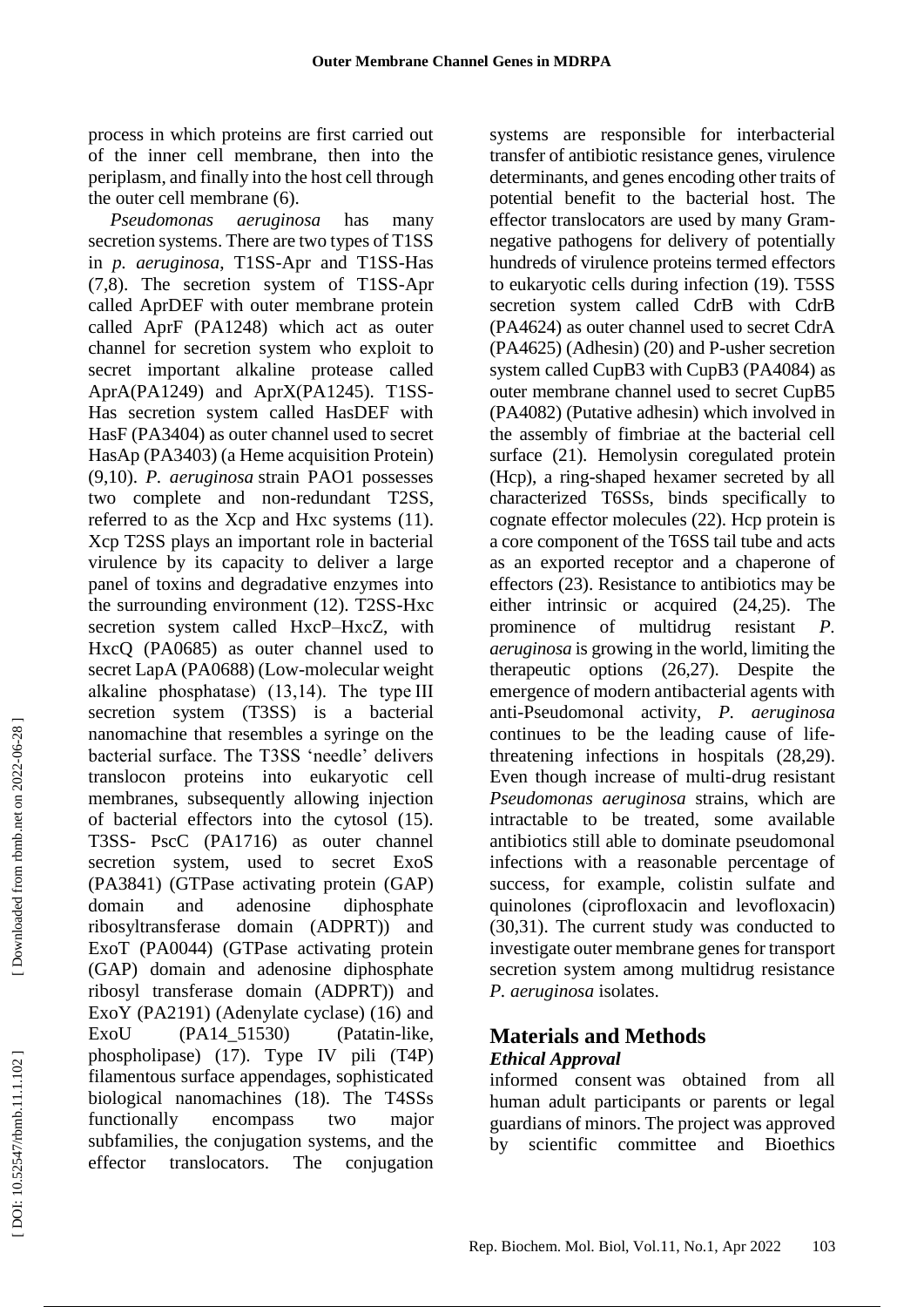committee under project no. 325 on 29 December 2020.

#### *Ethical approval*

The study has been approved by the Ethics Committee of Kashan University of Medical Sciences, Iran and all experiments were reviewed and approved following the current European Union Directive (2010/63/EU) guideline on the protection of animals used for scientific purposes.

#### *Bacterial isolates*

Fifty *P. aeruginosa* isolated were obtained from different specimens and subjected for primary identification test using Pseudomonaschromogenic agar (Condalab/Spain) and confirmed using genus specific (for Pseudomonas spp.) and species specific (for *P. aeruginosa*) (Table 1).

#### *Antibiotic susceptibility Assay*

It was performed using 14 antibiotics agent according to CLSI -2019 (32).

# **Polymerase Chain Reaction**

DNA was extracted according to manufactures instructions (IntronBio/Korea). The primers were dissolved according to manufacturer instructions (Macrogen/Korea). The primer pairs and PCR conditions were demonstrated in (Table 1) .

# **Results**

Isolation findings showed a high percentage of *P. aeruginosa* among UTIs patients 18(36%), lower respiratory tract infection patients 13(26%) wounds and burn infections 9(18%), otitis media 5(10%), bacteremia 2(4%), vaginosis  $2(4\%)$  and  $1(2\%)$  for meningitis (Table 2).

Results of resistance for 14 antibiotics according to CLSI revealed that 39(78%) of *P. aeruginosa* isolates were resistant to ceftazidime (CAZ) and cefepime (FEP), 23(46%) for piperacillin (PRL), 15(30%) for gentamycin (CN), 14(28%) for ciprofloxacin (CIP), 13(26%) for tobramycin (TOB), 12(24%) for Aztreonam (ATM),11(22%) for

amikacin (AK), 10(20%) for ofloxacine (OFX), 9(18%) for levofloxacin (LEV), 8(16%) for piperacillin -tazobactam (PTZ), 7(14%) for netilmicine, imipenem (IPM) and meropenem (MEM) (Fig . 1).

Outer membrane channels of Transport secretion systems presence were investigated via detection of *AprF, HasF, XcpQ, HxcQ, PscC, CdrB, CupB*, *HcP* genes which encode for outer membrane channels. The results revealed that 93% of *p. aeruginosa* isolated have T1SS -T6SS genes ( Figs. 2 and 3). Table 3 show s high prevalence of coexistence secretion system channel genes among *p. aeruginosa* which act as conductor for delivering the effector proteins outside to begins harmful effect on host cell increasing pathogenicity and for competition against other microorganism, nutrient acquisition. If one or more channel blocked this will lead to determine and decrease the number of secreted proteins consequentially the bacterium became less virulence.

# **Discussion**

Our results may be totally agreeing with previous studies whose found that dominance of *P. aeruginosa* among UTIs, RTIs and wound -burn infections (34). Implication of *P. aeruginosa* in UTIs may be as nosocomial pathogen resulted from placing and removing of indwelling urinary catheters (35). Admission to an intensive care unit (ICU) raises the risk of MDR *P. aeruginosa* infection in critically ill pneumonia patients (36). *P. aeruginosa* is a significant cause of nosocomial infections in burn centers, which may be due to a high frequency of antibiotic resistance and the potential to form biofilms (37). *P. aeruginosa* shows resistance to a wide range of antibiotics, comprises [aminoglycosides,](https://www.sciencedirect.com/topics/biochemistry-genetics-and-molecular-biology/aminoglycoside) quinolones and β -lactams. The resistance may be intrinsic (low [outer membrane](https://www.sciencedirect.com/topics/immunology-and-microbiology/outer-membrane) permeability, coding for efflux pumps and the making of antibiotic -inactivating enzymes), acquired (either horizontal transport of resistance genes or mutational alteration) and adaptive (involves f[ormation of bio](https://www.sciencedirect.com/topics/chemical-engineering/diffusion-barrier)film which provide as a diffusion barrier to edge antibiotic access to the [bacterial cells\)](https://www.sciencedirect.com/topics/immunology-and-microbiology/bacterial-cell) resistance (38) .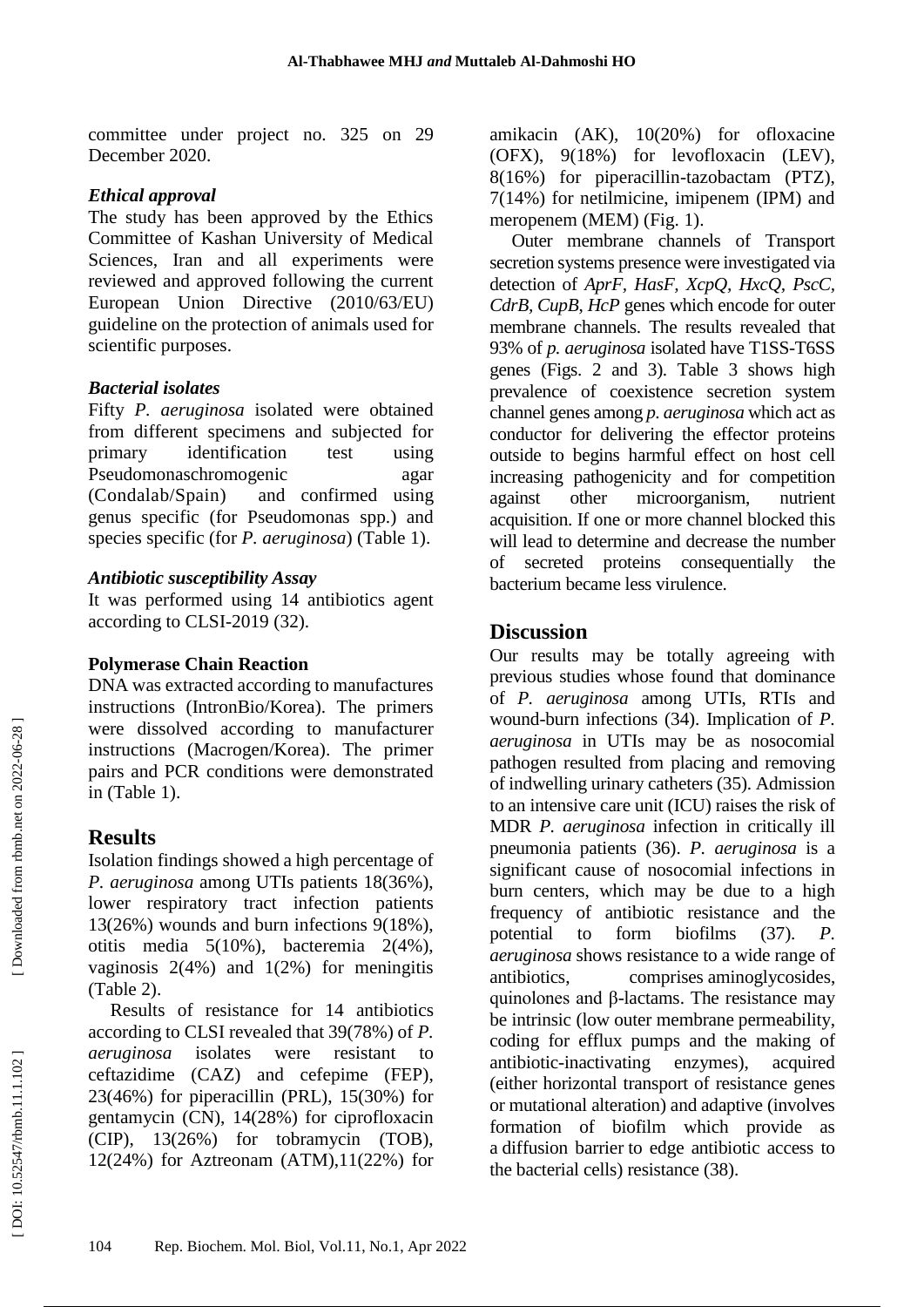| Primer name                      | 5' to 3' sequence        | Product (bp) | <b>PCR</b> conditions                                                     | <b>Reference</b> |
|----------------------------------|--------------------------|--------------|---------------------------------------------------------------------------|------------------|
| Pseudomonas<br>Spp.              | F: GACGGGTGAGTAATGCCTA   | 618          | Step 1: 95 °C, 2 min.<br>Step 2: 95 °C, 30 sec<br>Step 3: 56 °C, 30 sec   | (33)             |
|                                  | R: CACTGGTGTTCCTTCCTATA  |              | Step 4: 72 °C, 70 sec<br>Step 6: 72 °C, 5 min.<br>Step 7: 4 °C, forever   |                  |
| P. aeruginosa                    | F: GGGGGATCTTCGGACCTCA   | 956          | Step 1: 95 °C, 2 min.<br>Step 2: 95 °C, 30 sec<br>Step 3: 61 °C, 30 sec   | (33)             |
|                                  | R: TCCTTAGAGTGCCCACCCG   |              | Step 4: 72 °C, 100 sec<br>Step 6: 72 °C, 5 min.<br>Step 7: 4 °C, forever  |                  |
| T <sub>1</sub> SS<br>AprF        | F: CAAGTCCGGTTCGGAGAACA  | 544          | Step 1: 95 °C, 2 min.<br>Step 2: 95 °C, 30 sec<br>Step 3: 60.3 °C, 30 sec | This study       |
|                                  | R: CGTATCGGTCTTCGACAGGG  |              | Step 4: 72 °C, 60 sec<br>Step 6: 72 °C, 5 min.<br>Step 7: 4 °C, forever   |                  |
| T <sub>1</sub> SS<br>HasF        | F: CTATCTGATGGCAGCGGTGA  | 333          | Step 1: 95 °C, 2 min.<br>Step 2: 95 °C, 30 sec<br>Step 3: 58.3 °C, 30 sec | This study       |
|                                  | R: ATCAATGACCTGCACAGCCA  |              | Step 4: 72 °C, 40 sec<br>Step 6: 72 °C, 5 min.<br>Step 7: 4 °C, forever   |                  |
| T <sub>2</sub> SS<br><b>XcpQ</b> | F: GGTCAACGCTCTCGAAGACA  | 487          | Step 1: 95 °C, 2 min.<br>Step 2: 95 °C, 30 sec<br>Step 3: 59.3 °C, 30 sec | This study       |
|                                  | R: GATGTGCGGAGTGACCTTGA  |              | Step 4: 72 °C, 50 sec<br>Step 6: 72 °C, 5 min.<br>Step 7: 4 °C, forever   |                  |
| T <sub>2</sub> SS<br>HxcQ        | F: GAAGACGACTCCAGCGAGTT  | 544          | Step 1: 95 °C, 2 min.<br>Step 2: 95 °C, 30 sec<br>Step 3: 60.3 °C, 30 sec | This study       |
|                                  | R: CGAGGAGGATGCTGGTATCG  |              | Step 4: 72 °C, 60 sec<br>Step 6: 72 °C, 5 min.<br>Step 7: 4 °C, forever   |                  |
| T3SS<br>P <sub>SC</sub>          | F: GTGGTGACTCTCGGCGATAC  | 396          | Step 1: 95 °C, 2 min.<br>Step 2: 95 °C, 30 sec<br>Step 3: 60.3 °C, 30 sec | This study       |
|                                  | R: GCTCTGGTTCGACAACTCGT  |              | Step 4: 72 °C, 40 sec<br>Step 6: 72 °C, 5 min.<br>Step 7: 4 °C, forever   |                  |
| T5SS<br>CdrB                     | F: GTCCACGTCGAGGTTGTAGG  | 433          | Step 1: 95 °C, 2 min.<br>Step 2: 95 °C, 30 sec<br>Step 3: 66 °C, 30 sec   | This study       |
|                                  | R: GCAACGCCTGACCTATGACT  |              | Step 4: 72 °C, 50 sec<br>Step 6: 72 °C, 5 min.<br>Step 7: 4 °C, forever   |                  |
| CupB3                            | F: GTTGCGCTACGCTGGTAATG  | 349          | Step 1: 95 °C, 2 min.<br>Step 2: 95 °C, 30 sec<br>Step 3: 59.3 °C, 30 sec | This study       |
|                                  | R: ATCCTCTGCCCGAAGGTTTG  |              | Step 4: 72 °C, 40 sec<br>Step 6: 72 °C, 5 min.<br>Step 7: 4 °C, forever   |                  |
| T6SS<br>hcp                      | F: ACGTCAAGGGTGAGTCCAAG  | 293          | Step 1: 95 °C, 2 min.<br>Step 2: 95 °C, 30 sec<br>Step 3: 60.5 °C, 30 sec | This study       |
|                                  | R: GGACACCAGGACTTCCTTCAG |              | Step 4: 72 °C, 30 sec<br>Step 6: 72 °C, 5 min.<br>Step 7: 4 °C, forever   |                  |

**Table 1.** Primer pairs and PCR conditions.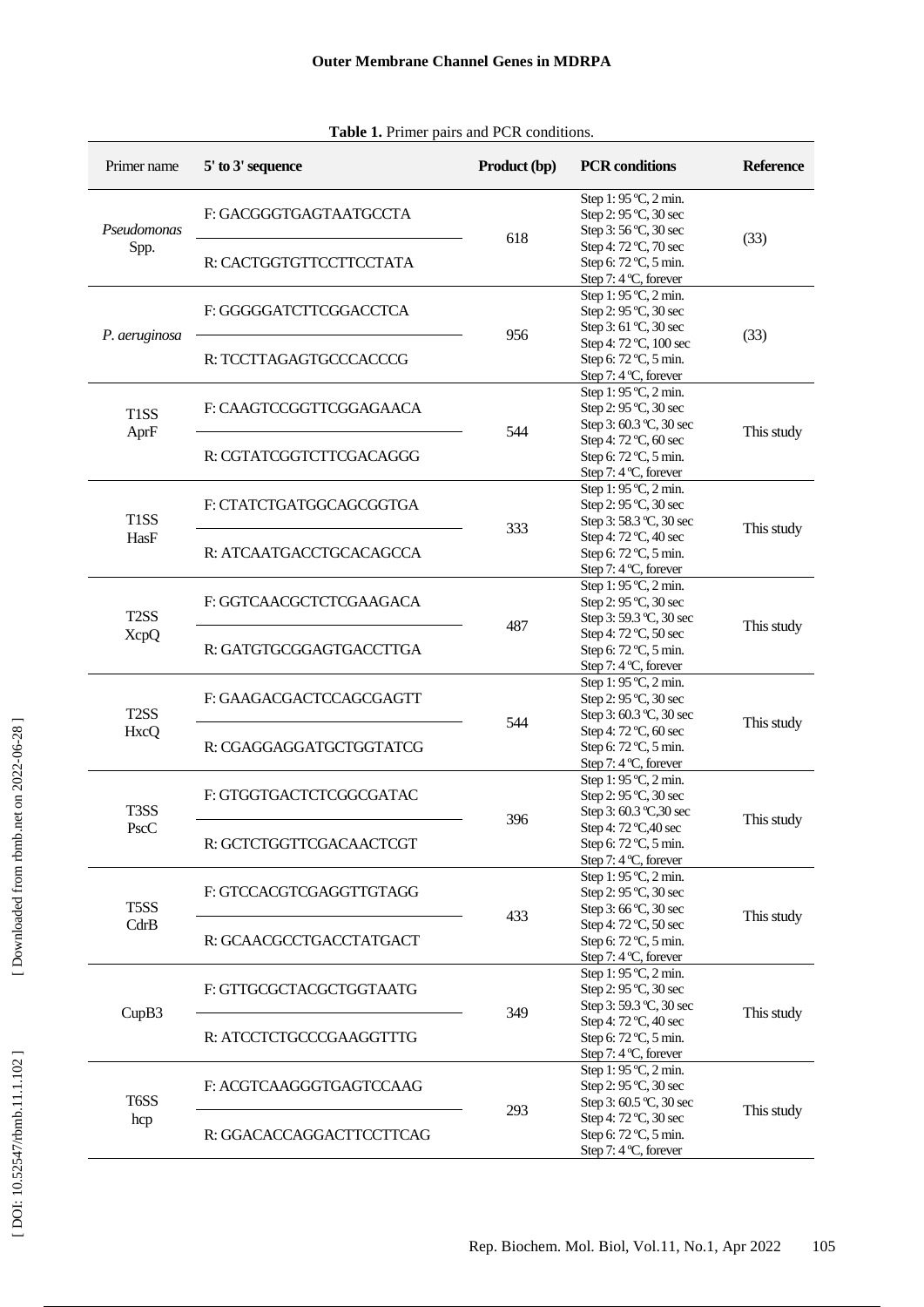#### **Al -Thabhawee MHJ** *and* **Muttaleb A l -Dahmoshi HO**

|                           | $\mathbf{C}$<br><b>Specimen</b> |                | <b>Bacterial Isolate</b> |  |
|---------------------------|---------------------------------|----------------|--------------------------|--|
| <b>Disease</b>            |                                 | No.            | $\frac{0}{0}$            |  |
| <b>UTIs</b>               | Midstream urine                 | 18             | 36%                      |  |
| <b>RTIs</b>               | Bronchoalveolar lavage          | 13             | 26%                      |  |
| Wound and burn infections | Wound burn swab                 | 9              | 18%                      |  |
| Otitis Media              | Ear swab                        | 5              | 10%                      |  |
| Bacteremia                | Blood stream                    | $\overline{2}$ | 4%                       |  |
| Vaginosis                 | High vaginal swab               | $\overline{2}$ | 4%                       |  |
| Meningitis                | CSF                             | 1              | 2%                       |  |
| <b>Total</b>              |                                 | 50             | 100%                     |  |

**Table 2.** Distribution of *P. aeruginosa* isolates among Diseases.

Table 3. Coexistence of secretion system among isolates.

| <b>Isolates possess</b> | <b>Type of secretion system</b> | Percentage |
|-------------------------|---------------------------------|------------|
| 5 secretion system      | T1SS/T2SS/T3SS/T5SS/T6SS        | 92%        |
| 4 secretion system      | T1SS/T2SS/T5SS/T6SS             | 4%         |
| 3 secretion system      | T1SS/T5SS/T6SS                  | 2%         |
| 2 secretion system      | T5SS/T6SS                       | 2%         |



**Fig. 1.** Antibiotic resistance percentage of *P. aeruginosa* to 14 antibiotics (ceftazidime (CAZ), cefepime (FEP), piperacillin (PRL), gentamycin (CN), ciprofloxacin (CIP), tobramycin (TOB), Aztreonam (ATM), amikacin (AK), ofloxacine (OFX), levofloxacin (LEV), piperacillin -tazobactam (PTZ), netilmicine, imipenem (IPM) and meropenem (MEM).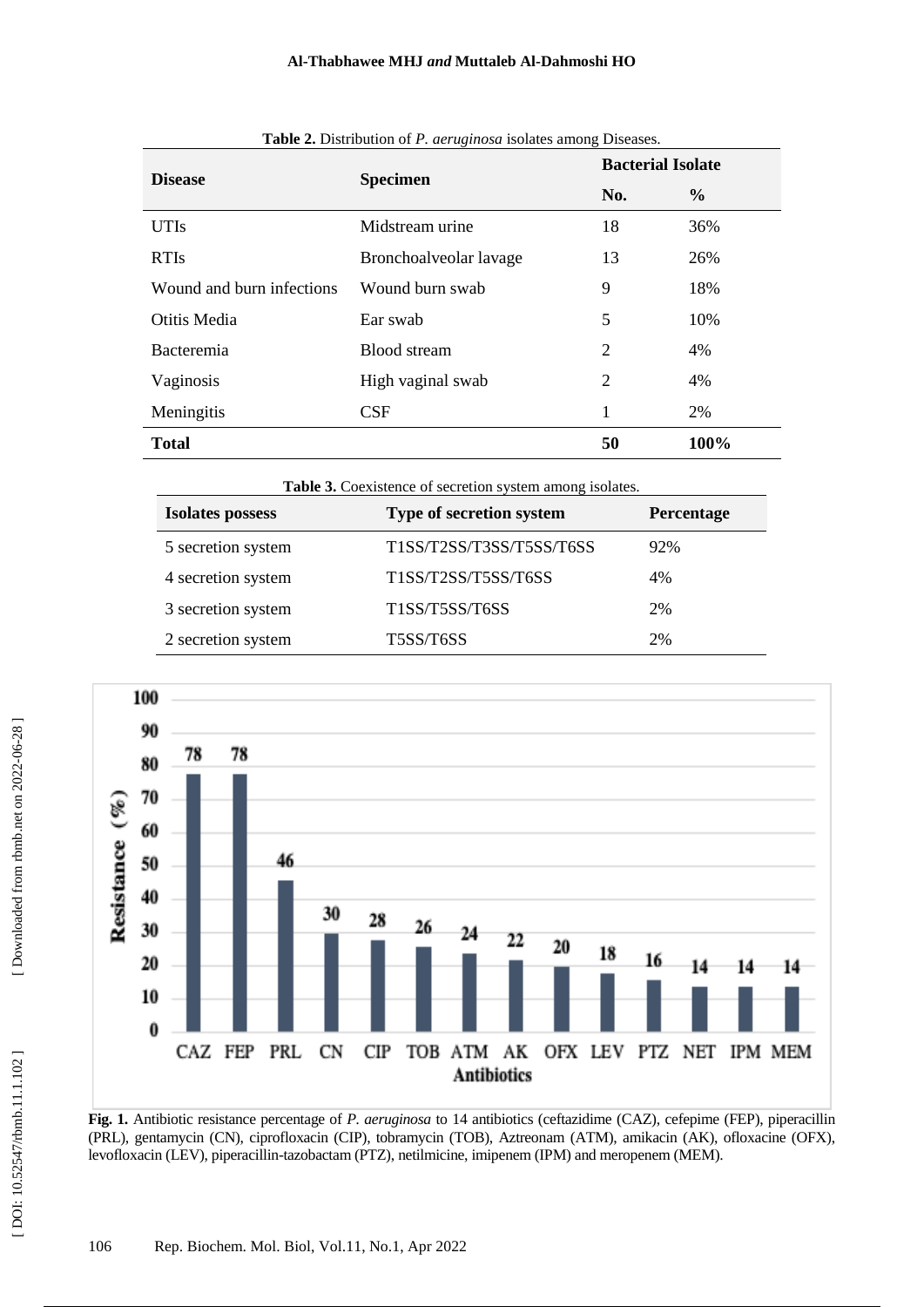

**Fig. 2.** Distribution of Secretion systems among 50 clinical isolates.



**Fig. 3.** 1.5% agarose gel electrophoresis of among *P. aeruginosa* isolates. A. AprF amplicon (544 bp), B. HasF amplicon (333 bp), C. XcpQ amplicon (487 bp), D. HxcQ amplicon (544 bp), E. PscC amplicon (396 bp), F. CdrB amplicon (433 bp), G. CupB3 amplicon (349 bp), H. Hcp amplicon (293 bp), and M 100 bp DNA ladder.

The results shown high resistance to beta lactams (ceftazidime (CAZ), cefepime (FEP), piperacillin (PRL) and this is mainly mediated by beta lactamases due to that when use piperacillin -tazobactam the resistance was dropped from 46% to 16%. Beta lactamases regard as intrinsic mechanism of resistance leading to inactivating of beta lactam rendering them inactive. Beta lactamase inhibitor like tazobactam (An irreversible inhibitor of a wide variety of bacterial beta -lactamases) can improve many beta lactams like piperacillin once combined with them.

Piperacillin -tazobactam is the most widely used lactamase inhibitor combination for treating *P. aeruginosa* infections (39,40). The results of current study revealed the ability of

all *P. aeruginosa* isolated to produce pyocyanin making them more virulent and have great harmful consequences due to implication of pyocyanin in tissue damage, interfering with immune response and triggering proinflammatory responses (41).

Determination of different virulence genes of *P. aeruginosa* isolates suggest that they are associated with different levels of intrinsic virulence and pathogenicity. This may have different consequences on the outcome of infection (42). So, our result revealed that the isolate has high virulence mechanism to deliver the effector proteins affecting host cells and other bacteria in their milieu (43 -45).

The current study concludes that all isolates of *P. aeruginosa* were highly virulent due to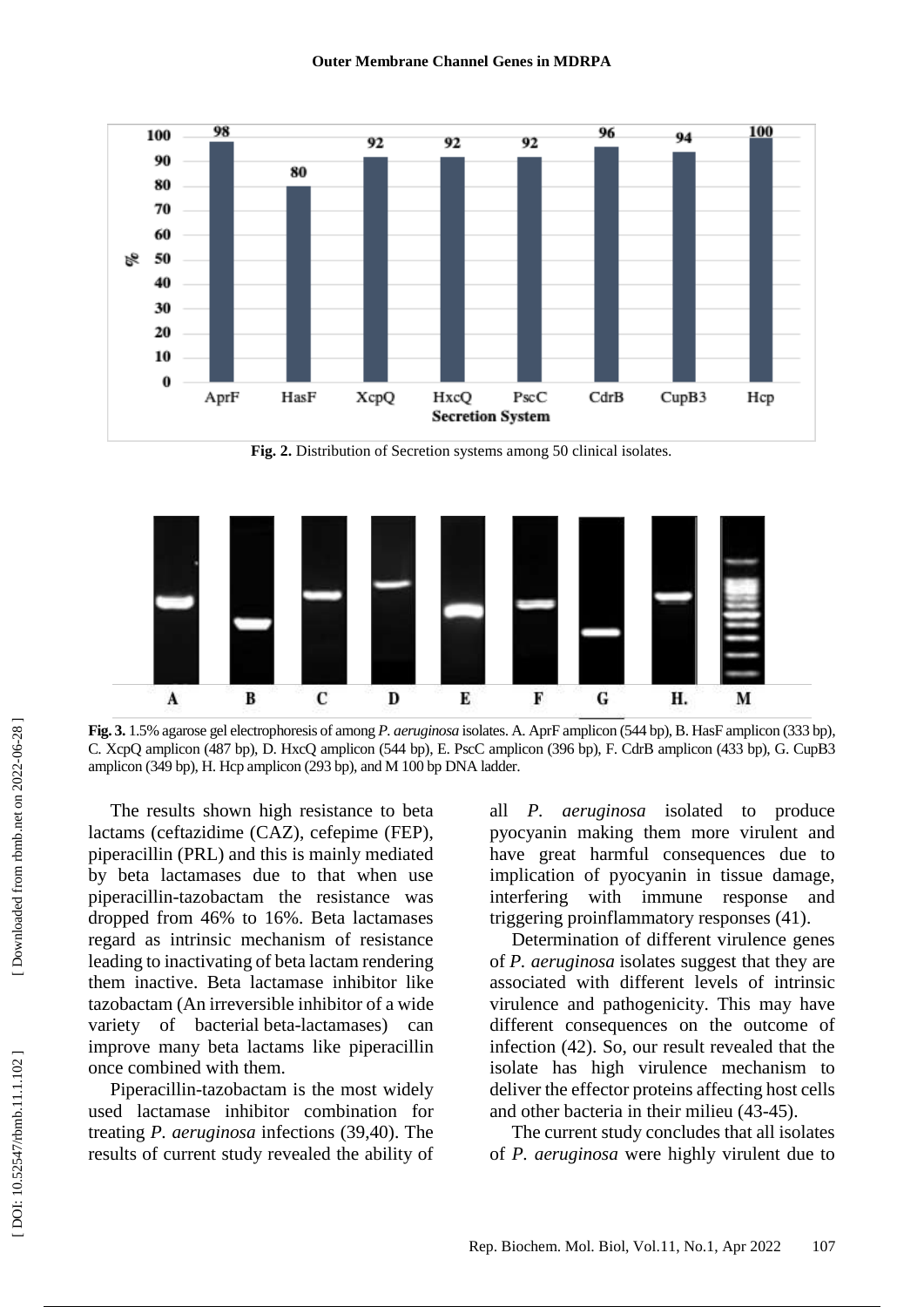their possessing of all transport secretion system to deliver different effector proteins with possible harmful effects of these proteins.

### **Acknowledgements**

It is my pleasure to thankful the head of

# **References**

1. Al-Dahmoshi HO, Al -Khafaji NS, Jeyad AA, Shareef HK, Al -Jebori RF. Molecular detection of some virulence traits among *Pseudomonas aeruginosa* isolates, Hilla -Iraq. Biomedical and Pharmacology Journal. 2018;11(2):835 -42.

2 . Green ER, Mecsas J. Bacterial secretion systems: an overview. Microbiol spectr.

2016;4(1):10. 3. Chatterjee M, Anju CP, Biswas L, Anil Kumar V, Gopi Mohan C, Biswas R. Antibiotic resistance in *Pseudomonas aeruginosa* and alternative therapeutic options. Int J Med Microbiol. 2016;306(1):48 -58.

4 . Costa TR, Felisberto -Rodrigues C, Meir A, Prevost MS, Redzej A, Trokter M, et al. Secretion systems in Gram -negative bacteria: structural and mechanistic insights. Nature Reviews Microbiology. 2015;13(6):343 - 359.

5 . Maresso AW. Bacterial Secretion Systems, in Bacterial Virulence - A Conceptual Primer, Springer Nature Switzerland AG, Cham, Switzerland. 2019. 103 -114.

6 . Liu H, de Souza FZR, Liu L, Chen BS. The use of marine -derived fungi for preparation of enantiomerically pure alcohols. Appl Microbiol Biotechnol. 2018;102(3):1317 -1330.

7. . Létoffé S, Nato F, Goldberg ME, Wandersman C. Interactions of HasA, a bacterial haemophore, with haemoglobin and with its outer membrane receptor HasR. Mol Microbiol. 1999;33(3):546 -55.

8 . Duong F, Bonnet E, Géli V, Lazdunski A, Murgier M, Filloux A. The AprX protein of *Pseudomonas aeruginosa*: a new substrate for

Biology department and advanced microbiology laboratory at college of science, university of Babylon for their permission and facilitate the work at their labs. Also, many thanks to Assistant Prof. Dr. Noor S.K. Al - Khafaji for their assistant in PCR work.

the Apr type I secretion system. Gene. 2001;262(1 -2):147 -53.

9. . Sapriel G, Wandersman C, Delepelaire P. The SecB chaperone is bifunctional in Serratia marcescens: SecB is involved in the Sec pathway and required for HasA secretion by the ABC transporter. J Bacteriol. 2003;185(1):80 -8.

10 . Thomas S, Holland IB, Schmitt L. The Type 1 secretion pathway - the hemolysin system and beyond. Biochim Biophys Acta. 2014;1843(8):1629 -41.

11 . Filloux A. The underlying mechanisms of type II protein secretion. Biochim Biophys Acta . 2004 ;1694:( 1 -3):163 -79.

12 . Korotkov KV, Gonen T, Hol WG. Secretins: dynamic channels for protein transport across membranes. Trends Biochem Sci. 2011;36(8):433 -43.

13 . Folders J, Algra J, Roelofs MS, Van Loon LC, Tommassen J, Bitter W. Characterization of *Pseudomonas aeruginosa* chitinase, a gradually secreted protein. J Bacteriol. 2001;183(24):7044 -52.

14 . Ball G, Durand E, Lazdunski A, Filloux A. A novel type II secretion system in *Pseudomonas aeruginosa*. Mol Microbiol. 2002;43(2):475 -85.

15 . Dortet L, Lombardi C, Cretin F, Dessen A, Filloux A. Pore -forming activity of the *Pseudomonas aeruginosa* type III secretion system translocon alters the host epigenome. Nat Microbiol. 2018;3(3):378-386.

16 . Filloux A. Protein secretion systems in *Pseudomonas aeruginosa*: an essay on diversity,

Downloaded from rbmb.net on 2022-06-28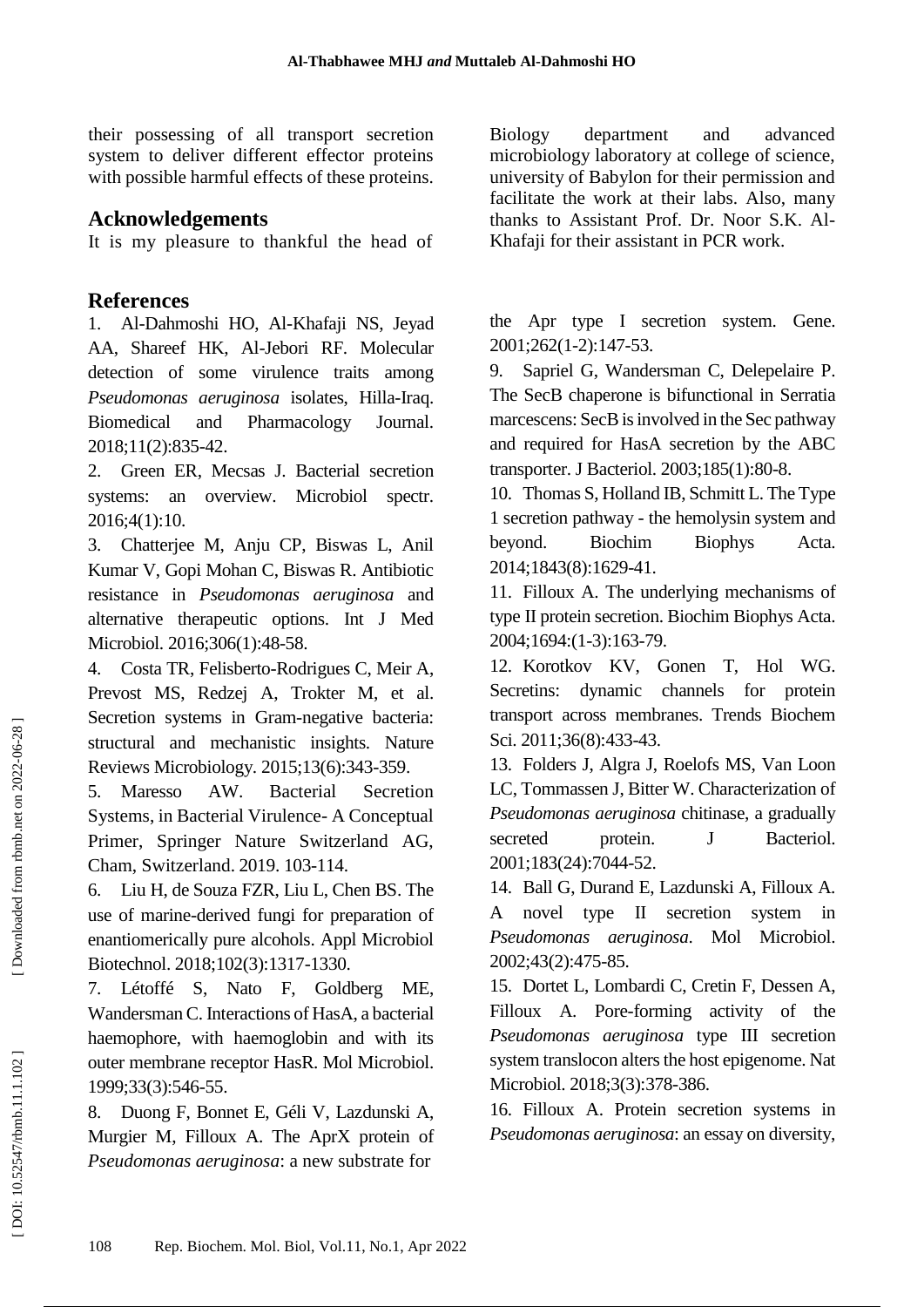evolution, and function. Front Microbiol. 2011;2:155.

17 . He J, Baldini RL, Déziel E, Saucier M, Zhang Q, Liberati NT, et al. The broad host range pathogen *Pseudomonas aeruginosa* strain PA14 carries two pathogenicity islands harboring plant and animal virulence genes. Proc Natl Acad Sci U S A. 2004;101(8):2530 -5.

18 . Hospenthal MK, Costa TRD, Waksman G. A comprehensive guide to pilus biogenesis in Gram -negative bacteria. Nature Reviews Microbiology. 2017;15(6):365 - 379.

19 . Christie PJ. The mosaic type IV secretion systems. EcoSal Plus. 2016;7(1):10 .

20 . Borlee BR, Goldman AD, Murakami K, Samudrala R, Wozniak DJ, Parsek MR. *Pseudomonas aeruginosa* uses a cyclic -di - GMP -regulated adhesin to reinforce the biofilm extracellular matrix. Mol Microbiol. 2010;75(4):827 -42.

21 . Ruer S, Ball G, Filloux A, De Bentzmann S. The 'Pusher', a novel protein transporter involved in fimbrial assembly and TpsA secretion. EMBO J. 2008;27(20):2669 -80.

22 . Silverman JM, Agnello DM, Zheng H, Andrews BT, Li M, Catalano CE, et al. Haemolysin coregulated protein is an exported receptor and chaperone of type VI secretion substrates. Mol Cell. 2013;51(5):584 -93.

23 . Ma J, Sun M, Pan Z, Song W, Lu C, Yao H. Three Hcp homologs with divergent extended loop regions exhibit different functions in avian pathogenic Escherichia coli. Emerg Microbes Infect. 2018;7(1):49.

24 . Varshan R, Prakasam G. Detection of blaVIM gene encoding Metallo Beta Lactamase resistance among clinical isolates of Pseudomonas aeruginosa. Research J Pharm and Tech . 2016; 9(9):1465 -1468.

25 . Al -Byti AM, Chakmakchy SA, Waheeb AA, Alazzawy MA. Multidrug -Resistant Pseudomonas aeruginosa Isolated from surgical sites after plastic surgery in Kirkuk city -Iraq. Research Journal of Pharmacy and Technology. 2020;13(1):335 -8.

26 . Varshitha A, Gopinath P. Detection of bla TEM -1 gene for ESBL production among clinical isolates of Pseudomonas aeruginosa. Research Journal of Pharmacy and Technology. 2016;9(10):1623.

27 . Abbas MK, Kadhum DA, Shabeeb AK, Mohammed SA. Combination effect of ciprofloxacin and streptomycin with cefotaxime against multi -drug resistant Pseudomonas aeruginosa from different clinical samples. Research Journal of Pharmacy and Technology. 2020;13(9):4403.

28 . Mahaseth SN, Chaurasia L, Jha B, Sanjana RK. Prevalence and antimicrobial susceptibility pattern of Pseudomonas aeruginosa isolated from various clinical samples in a tertiary Care Hospital. Janaki Medical College Journal of Medical Science. 2020;8(2):11 - 17.

29 . Jyothi P, Shahapur PR, Metri BC. Comparison of various phenotypic Tests for Detection of -beta -lactamase in Pseudomonas aeruginosa isolates at a Tertiary Care Centre. Research Journal of Pharmacy and Technology. 2021;14(2):1022 -1024.

30 . Saleh MM, Sadeq RA, Latif HKA, Abbas HA, Askoura M. Antimicrobial susceptibility and resistance profile of *Pseudomonas aeruginosa* isolates from patients at an Egyptian hospital. Research Journal of Pharmacy and Technology. 2018;11(8):3268.

31 . Sreeja MK, Gowrishankar NL, Adisha S, Divya KC. Antibiotic resistance -reasons and the most common resistant pathogens - a review. Research Journal of Pharmacy and Technology. 2017;10(6):1886 -90.

32 . Performance standards for antimicrobial susceptibility testing. 29th ed . Clinical and Laboratory Standards Institute (CLSI). Supplement M100; 2019.

33 . Spilker T, Coenye T, Vandamme P, LiPuma JJ. PCR -based assay for differentiation of